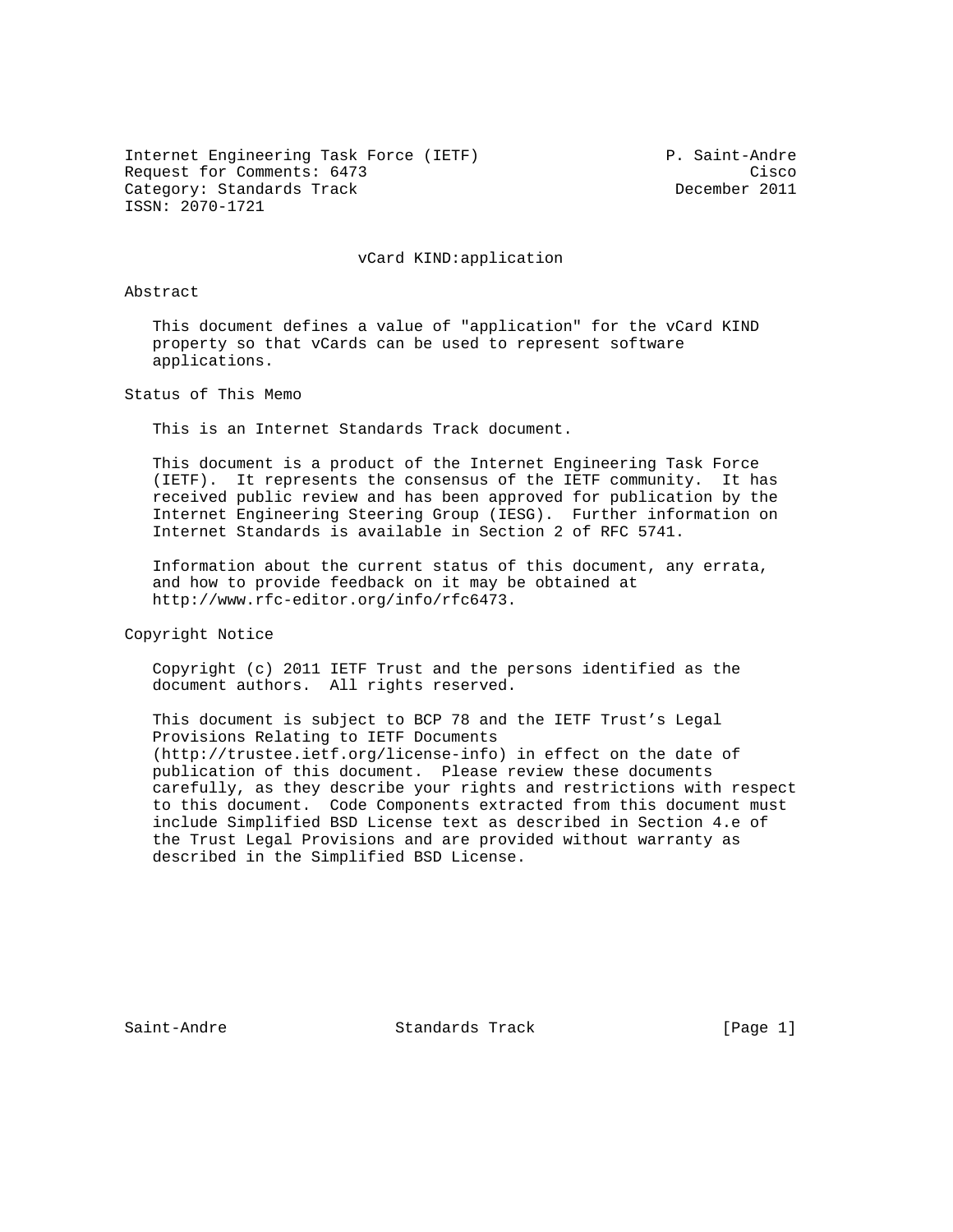Table of Contents

## 1. Introduction

 Version 4 of the vCard specification [RFC6350] defines a new KIND property to specify the type of entity that a vCard represents. During its work on the base vCard4 specification, the VCARDDAV Working Group defined values of "individual", "organization", "group", and "location" for the KIND property. The working group considered but then removed a value of "thing" to represent any type of physical entity, machine, software application, etc., with the expectation that such a value might be defined in a vCard extension. This document does not define a generic "thing" value but instead defines a more narrow "application" value so that vCards can be used to represent software applications.

2. Meaning

 When the KIND property has a value of "application", the vCard represents a software application such as a server, an online service (e.g., a chat room), or an automated software bot. More formally, an "application" is functionally equivalent to the 'applicationProcess' object class used in the Lightweight Directory Access Protocol [RFC4519] as derived from the Open Systems Interconnection model [X.521] [X.200]. As one example of the "application" KIND, vCards are currently used in the Extensible Messaging and Presence Protocol [RFC6120] to represent instant messaging servers that are deployed on the network.

 The properties included in an application's vCard apply to one of the following:

 o The application itself (e.g., the FN property might represent the friendly name of an application service, the URL property might represent a website that contains further information about the service, and the ADR, GEO, and TZ properties might represent the physical address, geographical location, and time zone of the machine where the service is hosted).

Saint-Andre Standards Track [Page 2]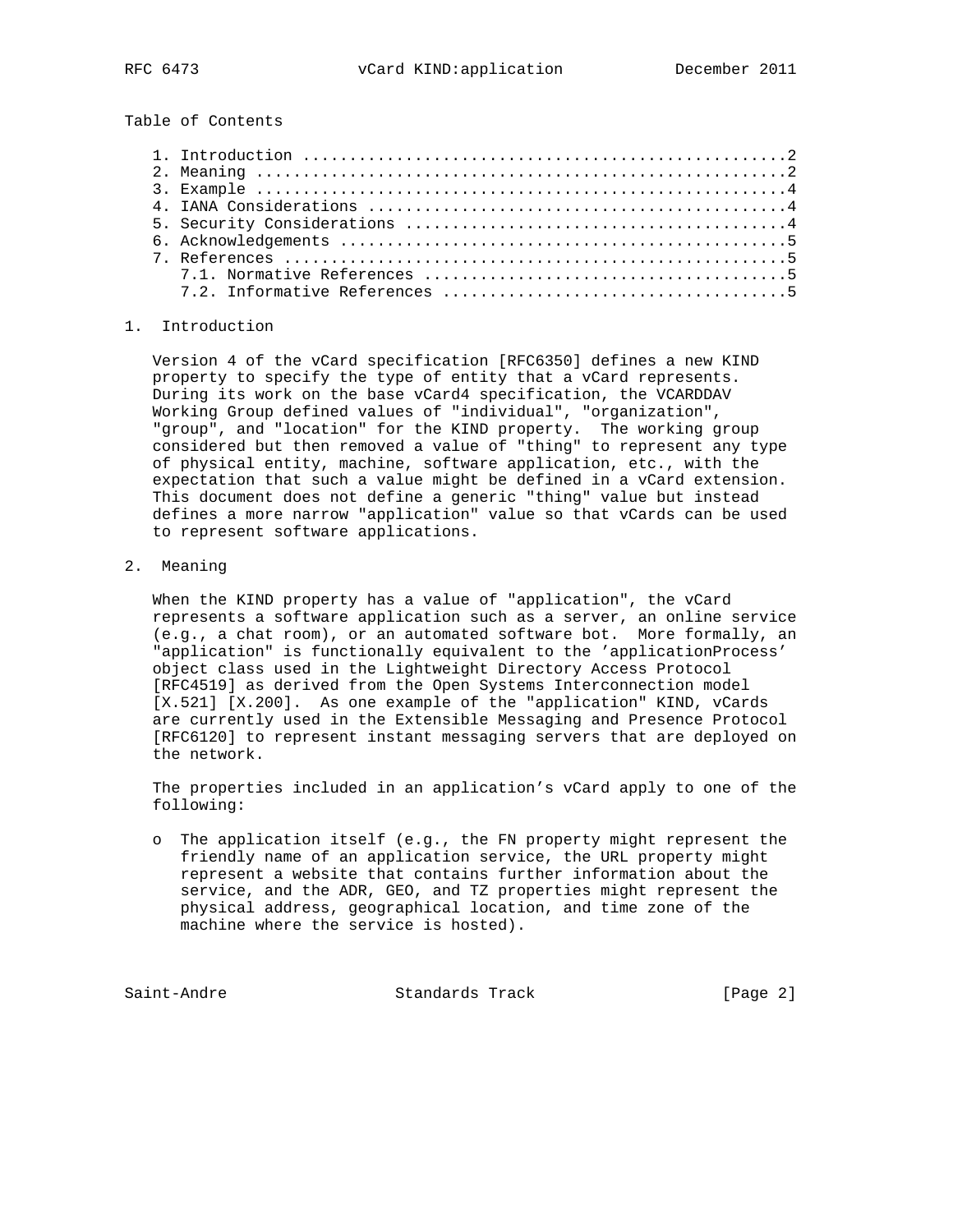- o An organization or person that makes the application available on the network (e.g., the LOGO property might represent the corporate logo of a service provider).
- o A person or role that maintains the application (e.g., the TEL, EMAIL, and IMPP properties might represent ways to contact a server administrator).

 When a property represents some aspect of the application itself, it makes no sense to include the "work" and "home" values of the TYPE parameter since software applications do not have work places and personal lives (see the definition of the TYPE parameter in Section 5.6 of [RFC6350]). When a property represents information about an individual associated with the application (e.g., an individual service administrator as opposed to a generic service administrator role or an associated organization), inclusion of the "work" and "home" values can be appropriate.

 The following base properties make sense for vCards that represent software applications (this list is not exhaustive, and other properties might be applicable as well):

 o ADR o EMAIL o FN o GEO o IMPP o KEY o KIND o LANG o LOGO o NOTE o ORG o PHOTO o REV o SOURCE o TEL o TZ o URL

 Although it might be desirable to define a more fine-grained taxonomy of applications (e.g., a KIND of "application" with a subtype of "server" or "IM server"), such a taxonomy is out of the scope of this document.

Saint-Andre Standards Track [Page 3]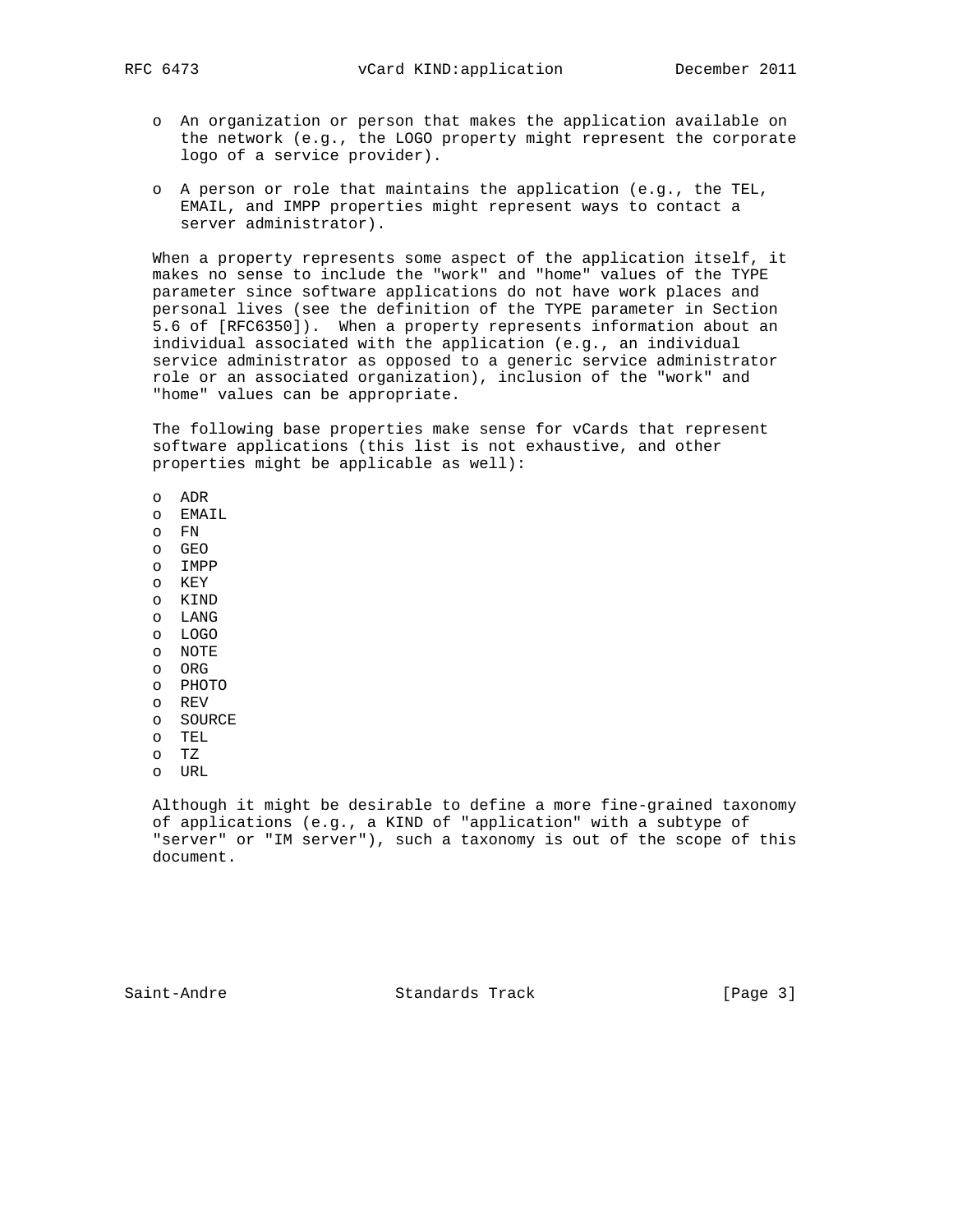## 3. Example

 The following example of an Extensible Messaging and Presence Protocol (XMPP) server is borrowed from [XEP-0292]. The XML representation of the vCard is described in [RFC6351], which allows for the use of the new "application" value using the "iana-token" production defined in [RFC6350].

```
 <vcard xmlns="urn:ietf:params:xml:ns:vcard-4.0">
  <fn><text>jabber.org IM service</text></fn>
  <url><uri>http://www.jabber.org/</uri></url>
  <lang>
    <parameters><pref><integer>1</integer></pref></parameters>
    <language-tag>en</language-tag>
  </lang>
  <email><text>xmpp@jabber.org</text></email>
  <impp><uri>xmpp:jabber.org</uri></impp>
  <logo><uri>http://www.jabber.org/images/logo.png</uri></logo>
  <geo><uri>geo:42.25,-91.05</uri></geo>
  <tz><text>America/Chicago</text></tz>
  <source><uri>xmpp:jabber.org?vcard</uri></source>
 <rev><timestamp>19990104T122100Z</timestamp></rev>
  <kind><text>application</text></kind>
</vcard>
```
- 
- 4. IANA Considerations

 IANA has added "application" to the registry of property values for vCard4. In conformance with Section 10.2.6 of [RFC6350], the registration is as follows, where the reference is to RFC 6473.

Value: application

 Purpose: The entity represented by the vCard is a software application (e.g., a server, an online service such as a chat room, or an automated software bot).

Conformance: This value can be used with the KIND property.

Example: See Section 3 of RFC 6473.

5. Security Considerations

 Use of vCards to represent software applications is not envisioned to introduce security considerations beyond those specified for vCards in general as described in [RFC6350].

Saint-Andre Standards Track [Page 4]